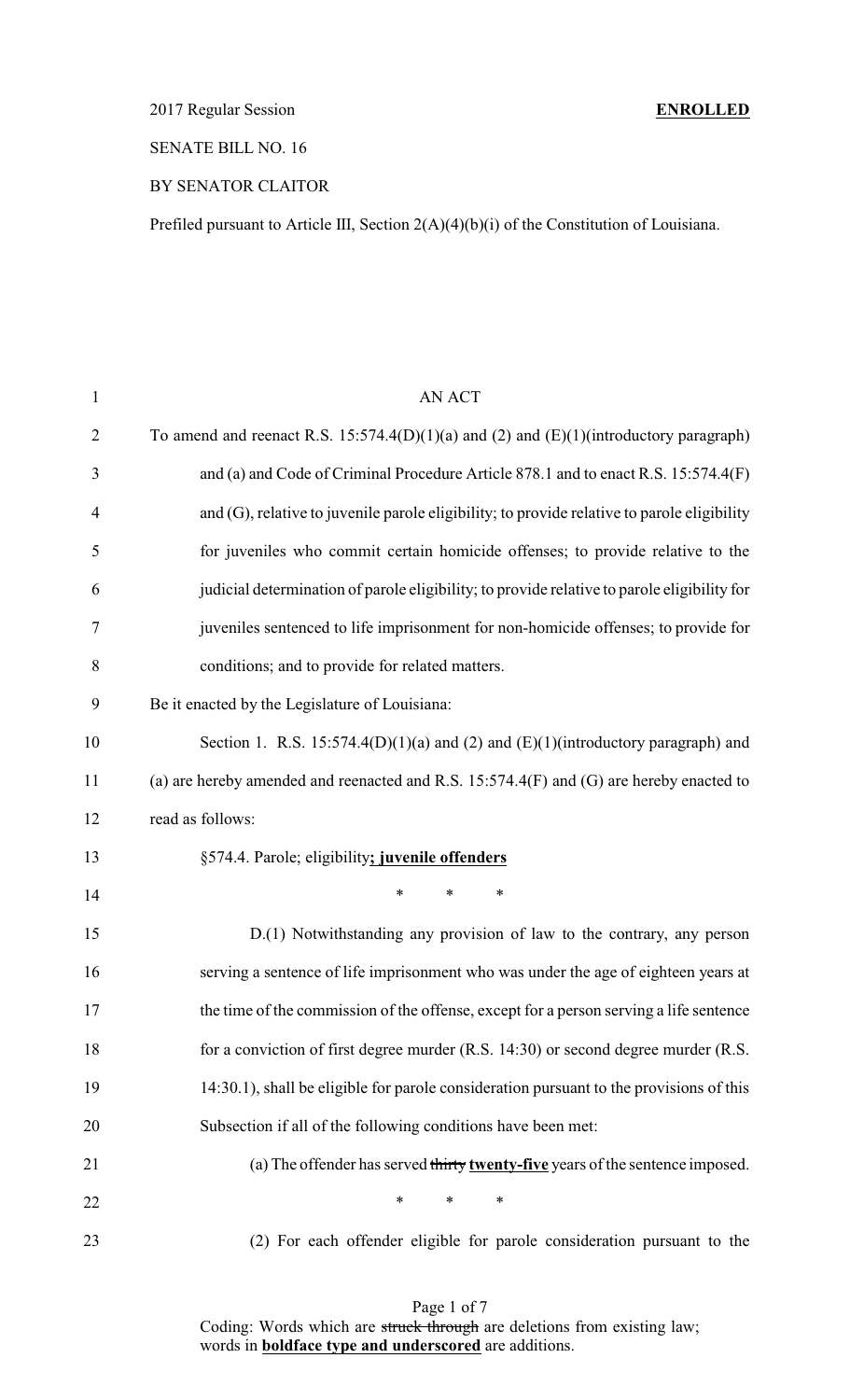| $\mathbf{1}$   | provisions of this Subsection, the board committee on parole shall meet in a three-           |
|----------------|-----------------------------------------------------------------------------------------------|
| $\overline{2}$ | member panel, and each member of the panel shall be provided with and shall                   |
| 3              | consider a written evaluation of the offender by a person who has expertise in                |
| $\overline{4}$ | adolescent brain development and behavior and any other relevant evidence                     |
| 5              | pertaining to the offender.                                                                   |
| 6              | $\ast$<br>$\ast$<br>$\ast$                                                                    |
| $\tau$         | E.(1) Notwithstanding any provision of law to the contrary and except as                      |
| 8              | provided in Subsection G of this Section, any person serving a sentence of life               |
| 9              | imprisonment for a conviction of first degree murder $(R.S. 14:30)$ or second degree          |
| 10             | $\frac{murd \cdot}{R.S.}$ 14:30.1) who was under the age of eighteen years at the time of the |
| 11             | commission of the offense and whose indictment for the offense is on or after                 |
| 12             | <b>August 1, 2017,</b> shall be eligible for parole consideration pursuant to the provisions  |
| 13             | of this Subsection if a judicial determination has been made that the person is               |
| 14             | entitled to parole eligibility pursuant to Code of Criminal Procedure Article 878.1(A)        |
| 15             | and all of the following conditions have been met:                                            |
| 16             | (a) The offender has served thirty-five twenty-five years of the sentence                     |
| 17             | imposed.                                                                                      |
| 18             | $\ast$<br>∗<br>$\ast$                                                                         |
| 19             | F.(1) Notwithstanding any provision of law to the contrary and except                         |
| 20             | as provided in Subsection G of this Section, any person serving a sentence of life            |
| 21             | imprisonment for a conviction of second degree murder (R.S. 14:30.1) who was                  |
| 22             | under the age of eighteen years at the time of the commission of the offense and              |
| 23             | whose indictment for the offense is on or after August 1, 2017, shall be eligible             |
| 24             | for parole consideration if all of the following conditions have been met:                    |
| 25             | (a) The offender has served twenty-five years of the sentence imposed.                        |
| 26             | (b) The offender has not committed any major disciplinary offenses in                         |
| 27             | the twelve consecutive months prior to the parole hearing date. A major                       |
| 28             | disciplinary offense is an offense identified as a Schedule B offense by the                  |
| 29             | Department of Public Safety and Corrections in the Disciplinary Rules and                     |
| 30             | Procedures for Adult Offenders.                                                               |

Page 2 of 7 Coding: Words which are struck through are deletions from existing law; words in **boldface type and underscored** are additions.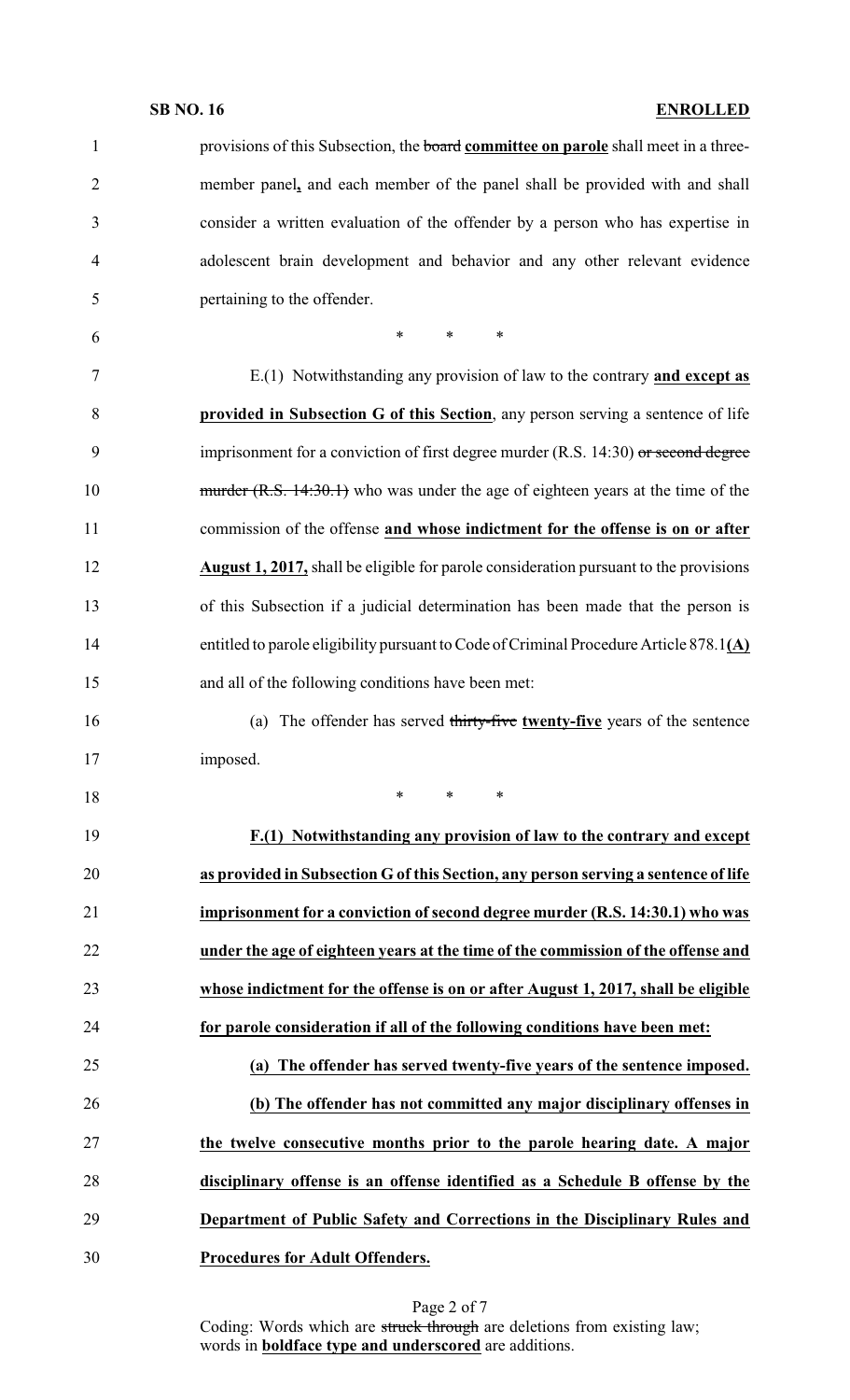| $\mathbf{1}$   | (c) The offender has completed the mandatory minimum of one hundred               |
|----------------|-----------------------------------------------------------------------------------|
| $\overline{2}$ | hours of pre-release programming in accordance with R.S. 15:827.1.                |
| 3              | (d) The offender has completed substance abuse treatment as applicable.           |
| 4              | (e) The offender has obtained a GED certification, unless the offender            |
| 5              | has previously obtained a high school diploma or is deemed by a certified         |
| 6              | educator as being incapable of obtaining a GED certification due to a learning    |
| 7              | disability. If the offender is deemed incapable of obtaining a GED certification, |
| 8              | the offender shall complete at least one of the following:                        |
| 9              | (i) A literacy program.                                                           |
| 10             | (ii) An adult basic education program.                                            |
| 11             | (iii) A job skills training program.                                              |
| 12             | (f) The offender has obtained a low-risk level designation determined by          |
| 13             | a validated risk assessment instrument approved by the secretary of the           |
| 14             | Department of Public Safety and Corrections.                                      |
| 15             | (g) The offender has completed a reentry program to be determined by              |
| 16             | the Department of Public Safety and Corrections.                                  |
| 17             | (2) For each offender eligible for parole consideration pursuant to the           |
| 18             | provisions of this Subsection, the board shall meet in a three-member panel, and  |
| 19             | each member of the panel shall be provided with and shall consider a written      |
| 20             | evaluation of the offender by a person who has expertise in adolescent brain      |
| 21             | development and behavior and any other relevant evidence pertaining to the        |
| 22             | offender.                                                                         |
| 23             | The panel shall render specific findings of fact in support of its<br>(3)         |
| 24             | decision.                                                                         |
| 25             | G.(1) Notwithstanding any provision of law to the contrary, any person            |
| 26             | serving a sentence of life imprisonment for a conviction of first degree murder   |
| 27             | (R.S. 14:30) or second degree murder (R.S. 14:30.1) who was under the age of      |
| 28             | eighteen years at the time of the commission of the offense and whose             |
| 29             | indictment for the offense was prior to August 1, 2017, shall be eligible for     |
| 30             | parole consideration pursuant to the provisions of this Subsection if a judicial  |

Page 3 of 7

Coding: Words which are struck through are deletions from existing law; words in **boldface type and underscored** are additions.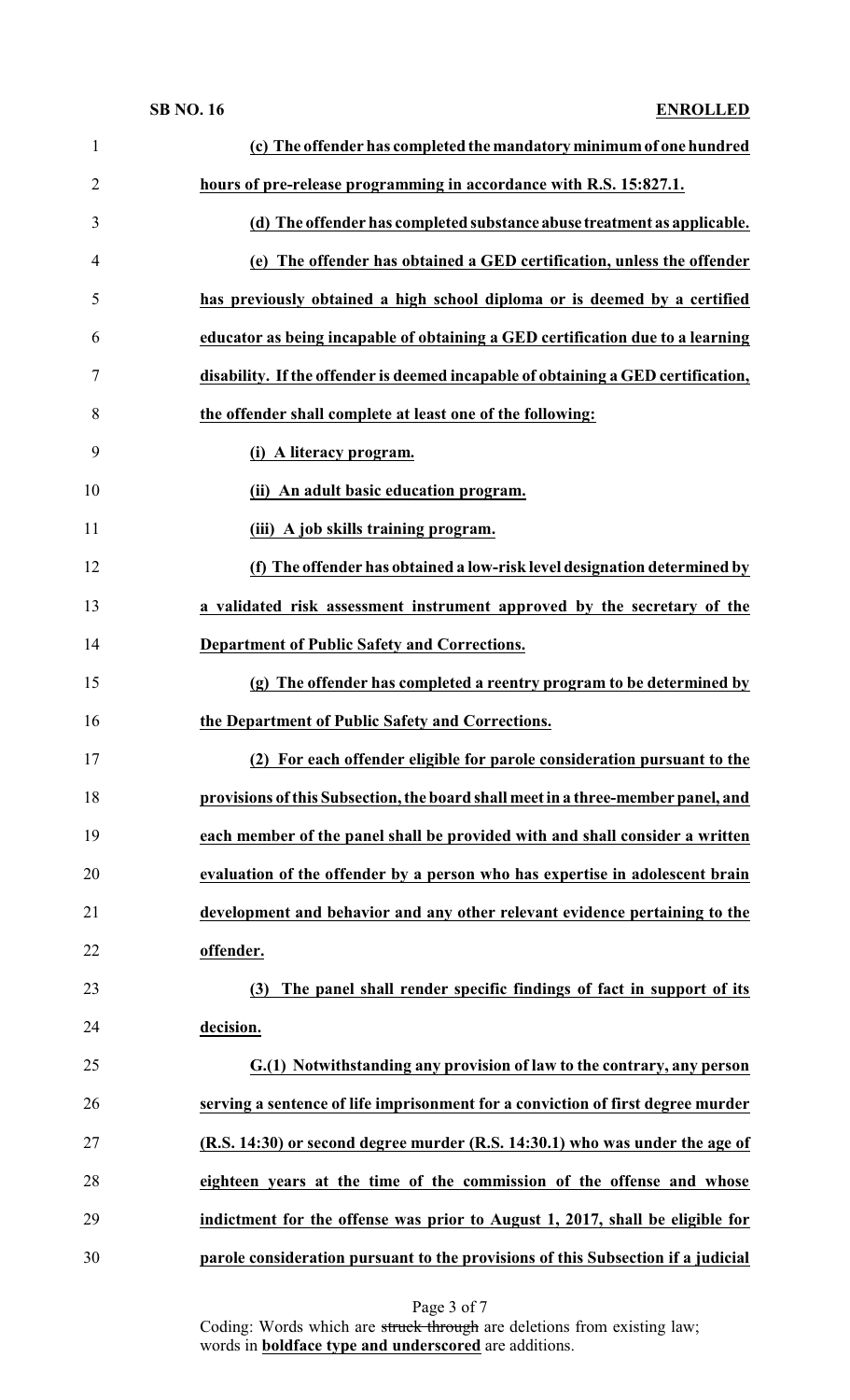| 1              | determination has been made that the person is entitled to parole eligibility     |
|----------------|-----------------------------------------------------------------------------------|
| $\overline{2}$ | pursuant to Code of Criminal Procedure Article 878.1(B) and all of the            |
| 3              | following conditions have been met:                                               |
| 4              | (a) The offender has served twenty-five years of the sentence imposed.            |
| 5              | (b) The offender has not committed any major disciplinary offenses in             |
| 6              | the twelve consecutive months prior to the parole hearing date. A major           |
| 7              | disciplinary offense is an offense identified as a Schedule B offense by the      |
| 8              | Department of Public Safety and Corrections in the Disciplinary Rules and         |
| 9              | Procedures for Adult Offenders.                                                   |
| 10             | (c) The offender has completed the mandatory minimum of one hundred               |
| 11             | hours of pre-release programming in accordance with R.S. 15:827.1.                |
| 12             | (d) The offender has completed substance abuse treatment as applicable.           |
| 13             | (e) The offender has obtained a GED certification, unless the offender            |
| 14             | has previously obtained a high school diploma or is deemed by a certified         |
| 15             | educator as being incapable of obtaining a GED certification due to a learning    |
| 16             | disability. If the offender is deemed incapable of obtaining a GED certification, |
| 17             | the offender shall complete at least one of the following:                        |
| 18             | (i) A literacy program.                                                           |
| 19             | (ii) An adult basic education program.                                            |
| 20             | (iii) A job skills training program.                                              |
| 21             | (f) The offender has obtained a low-risk level designation determined by          |
| 22             | a validated risk assessment instrument approved by the secretary of the           |
| 23             | <b>Department of Public Safety and Corrections.</b>                               |
| 24             | (g) The offender has completed a reentry program to be determined by              |
| 25             | the Department of Public Safety and Corrections.                                  |
| 26             | (2) For each offender eligible for parole consideration pursuant to the           |
| 27             | provisions of this Subsection, the board shall meet in a three-member panel, and  |
| 28             | each member of the panel shall be provided with and shall consider a written      |
| 29             | evaluation of the offender by a person who has expertise in adolescent brain      |
| 30             | development and behavior and any other relevant evidence pertaining to the        |

Page 4 of 7

Coding: Words which are struck through are deletions from existing law; words in **boldface type and underscored** are additions.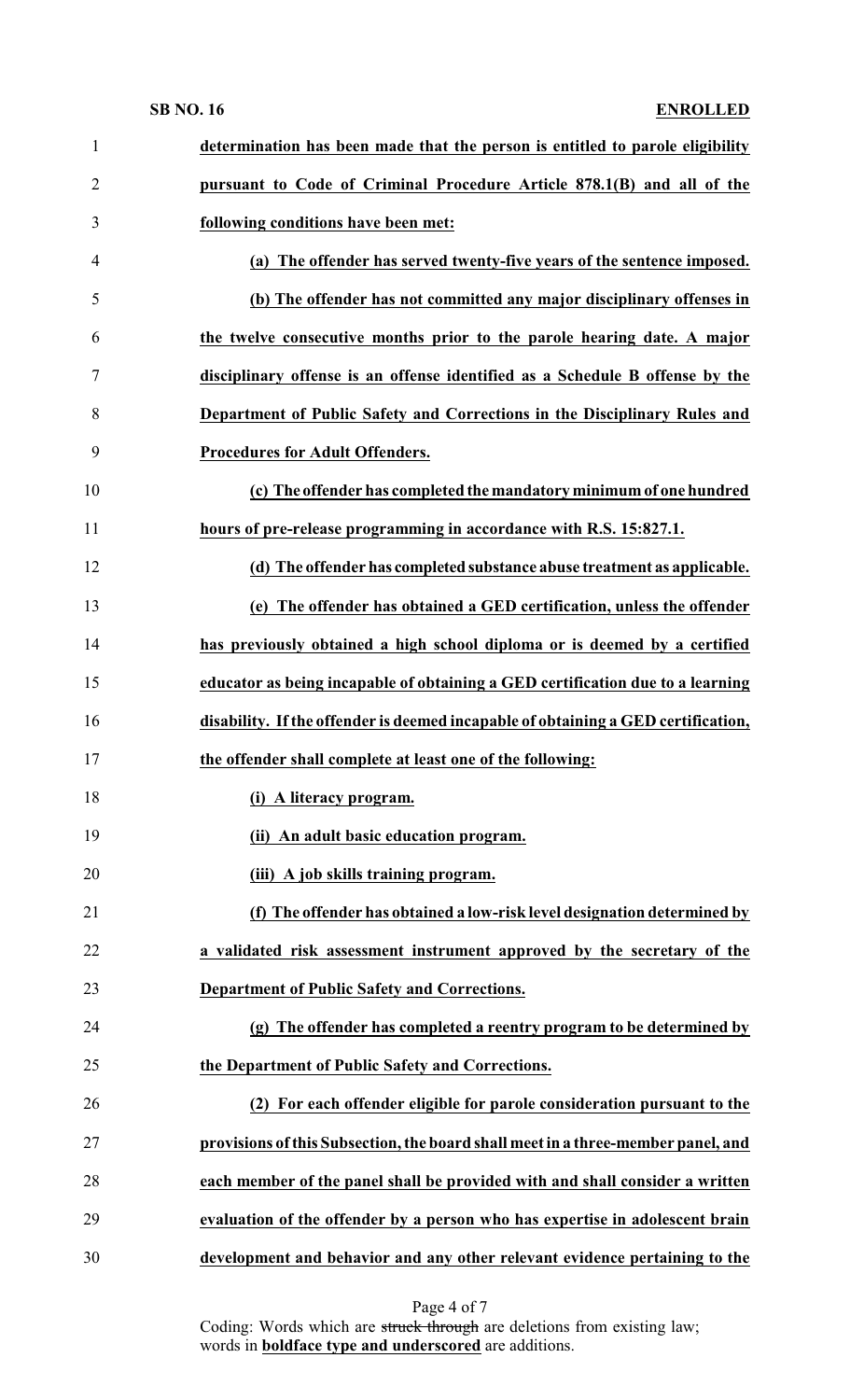| $\mathbf{1}$   | offender.                                                                               |
|----------------|-----------------------------------------------------------------------------------------|
| $\overline{2}$ | The panel shall render specific findings of fact in support of its<br>(3)               |
| 3              | decision.                                                                               |
| $\overline{4}$ | Section 2. Code of Criminal Procedure Article 878.1 is hereby amended and               |
| 5              | reenacted to read as follows:                                                           |
| 6              | Art. 878.1. Sentencing hearing Hearing to determine parole eligibility for certain      |
| 7              | juvenile offenders                                                                      |
| 8              | A. In any case where an If an offender is indicted on or after August 1,                |
| 9              | 2017, for the crime to be sentenced to life imprisonment for a conviction of first      |
| 10             | degree murder (R.S. 14:30) or second degree murder $(R.S. 14:30.1)$ where the           |
| 11             | offender was under the age of eighteen years at the time of the commission of the       |
| 12             | offense, the district attorney may file a notice of intent to seek a sentence of life   |
| 13             | imprisonment without possibility of parole within one hundred eighty days after         |
| 14             | the indictment. If the district attorney timely files the notice of intent, a hearing   |
| 15             | shall be conducted <b>after conviction and</b> prior to sentencing to determine whether |
| 16             | the sentence shall be imposed with or without parole eligibility. If the court          |
| 17             | determines that the sentence shall be imposed with parole eligibility, the              |
| 18             | offender shall be eligible for parole pursuant to the provisions of R.S. 15:574.4(E).   |
| 19             | If the district attorney fails to timely file the notice of intent, the sentence shall  |
| 20             | be imposed with parole eligibility and the offender shall be eligible for parole        |
| 21             | pursuant to the provisions of R.S. $15:574.4(E)$ without the need of a judicial         |
| 22             | determination pursuant to the provisions of this Article. If the court determines       |
| 23             | that the sentence shall be imposed without parole eligibility, the offender shall       |
| 24             | not be eligible for parole.                                                             |
| 25             | B.(1) If an offender was indicted prior to August 1, 2017, for the crime                |
| 26             | of first degree murder (R.S. 14:30) or second degree murder (R.S. 14:30.1)              |
| 27             | where the offender was under the age of eighteen years at the time of the               |
| 28             | commission of the offense and a hearing was not held pursuant to this Article           |
| 29             | prior to August 1, 2017, to determine whether the offender's sentence should be         |
| 30             | imposed with or without parole eligibility, the district attorney may file a notice     |

Coding: Words which are struck through are deletions from existing law; words in **boldface type and underscored** are additions.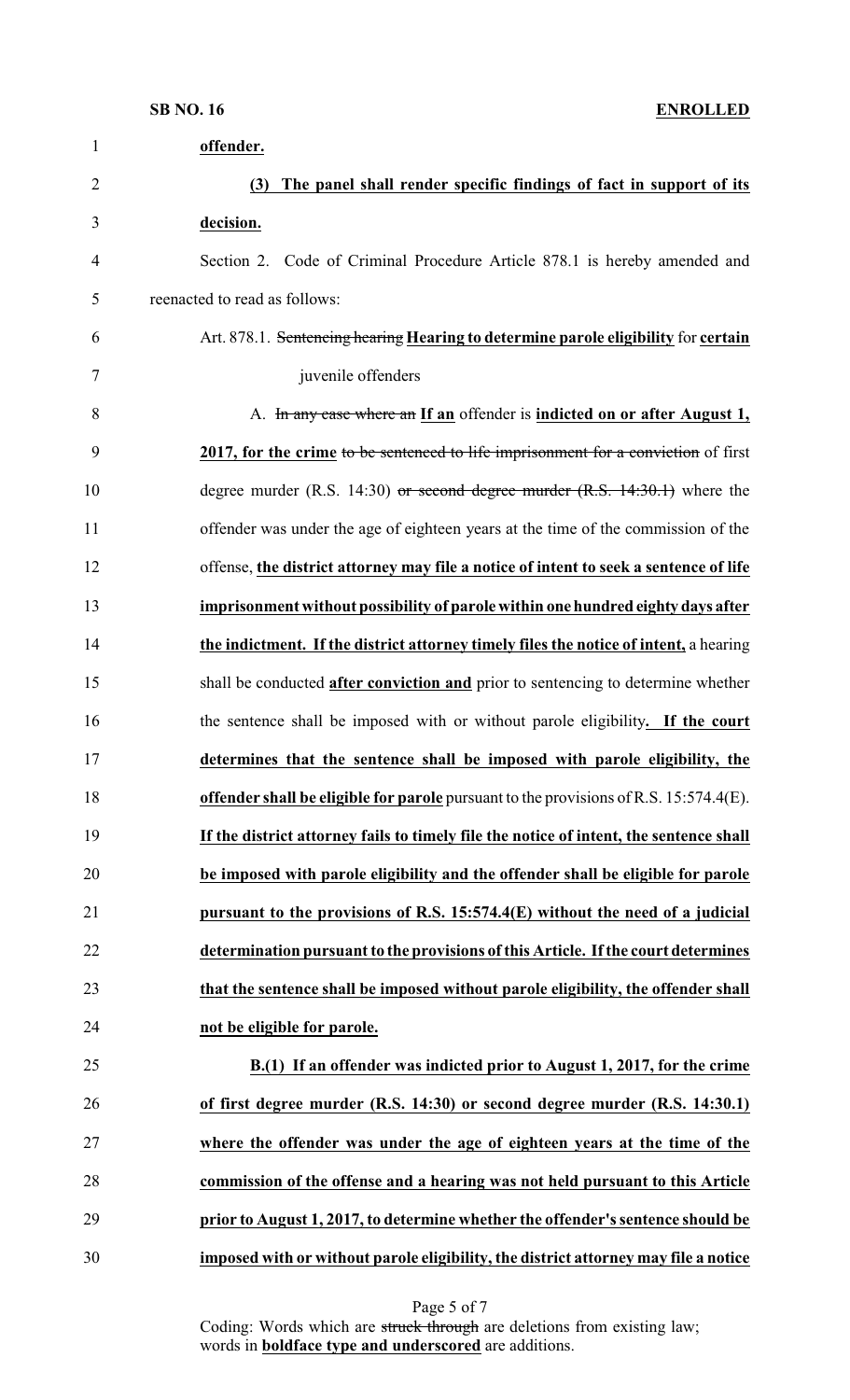| 1              | of intent to seek a sentence of life imprisonment without the possibility of parole    |
|----------------|----------------------------------------------------------------------------------------|
| $\overline{2}$ | within ninety days of August 1, 2017. If the district attorney timely files the        |
| 3              | notice of intent, a hearing shall be conducted to determine whether the sentence       |
| $\overline{4}$ | shall be imposed with or without parole eligibility. If the court determines that      |
| 5              | the sentence shall be imposed with parole eligibility, the offender shall be           |
| 6              | eligible for parole pursuant to R.S. $15:574.4(G)$ . If the district attorney fails to |
| $\tau$         | timely file the notice of intent, the offender shall be eligible for parole pursuant   |
| 8              | to R.S. 15:574.4(E) without the need of a judicial determination pursuant to the       |
| 9              | provisions of this Article. If the court determines that the sentence shall be         |
| 10             | imposed without parole eligibility, the offender shall not be eligible for parole.     |
| 11             | (2) If an offender was indicted prior to August 1, 2017, for the crime of              |
| 12             | first degree murder (R.S. 14:30) or second degree murder (R.S. 14:30.1) where          |
| 13             | the offender was under the age of eighteen years at the time of the commission         |
| 14             | of the offense and a hearing was held pursuant to this Article prior to August 1,      |
| 15             | 2017, the following shall apply:                                                       |
| 16             | If the court determined at the hearing that was held prior to<br>(a)                   |
| 17             | August 1, 2017, that the offender's sentence shall be imposed with parole              |
| 18             | eligibility, the offender shall be eligible for parole pursuant to R.S. 15:574.4(G).   |
| 19             | (b) If the court determined at the hearing that was held prior to                      |
| 20             | August 1, 2017, that the offender's sentence shall be imposed without parole           |
| 21             | eligibility, the offender shall not be eligible for parole.                            |
| 22             | B.C. At the hearing, the prosecution and defense shall be allowed to                   |
| 23             | introduce any aggravating and mitigating evidence that is relevant to the charged      |
| 24             | offense or the character of the offender, including but not limited to the facts and   |
| 25             | circumstances of the crime, the criminal history of the offender, the offender's level |
| 26             | of family support, social history, and such other factors as the court may deem        |
| 27             | relevant. The admissibility of expert witness testimony in these matters shall be      |
| 28             | governed by Chapter 7 of the Code of Evidence. Sentences imposed without               |
| 29             | parole eligibility should normally be reserved for the worst offenders and the worst   |
| 30             | cases.                                                                                 |
|                |                                                                                        |

Page 6 of 7 Coding: Words which are struck through are deletions from existing law; words in **boldface type and underscored** are additions.